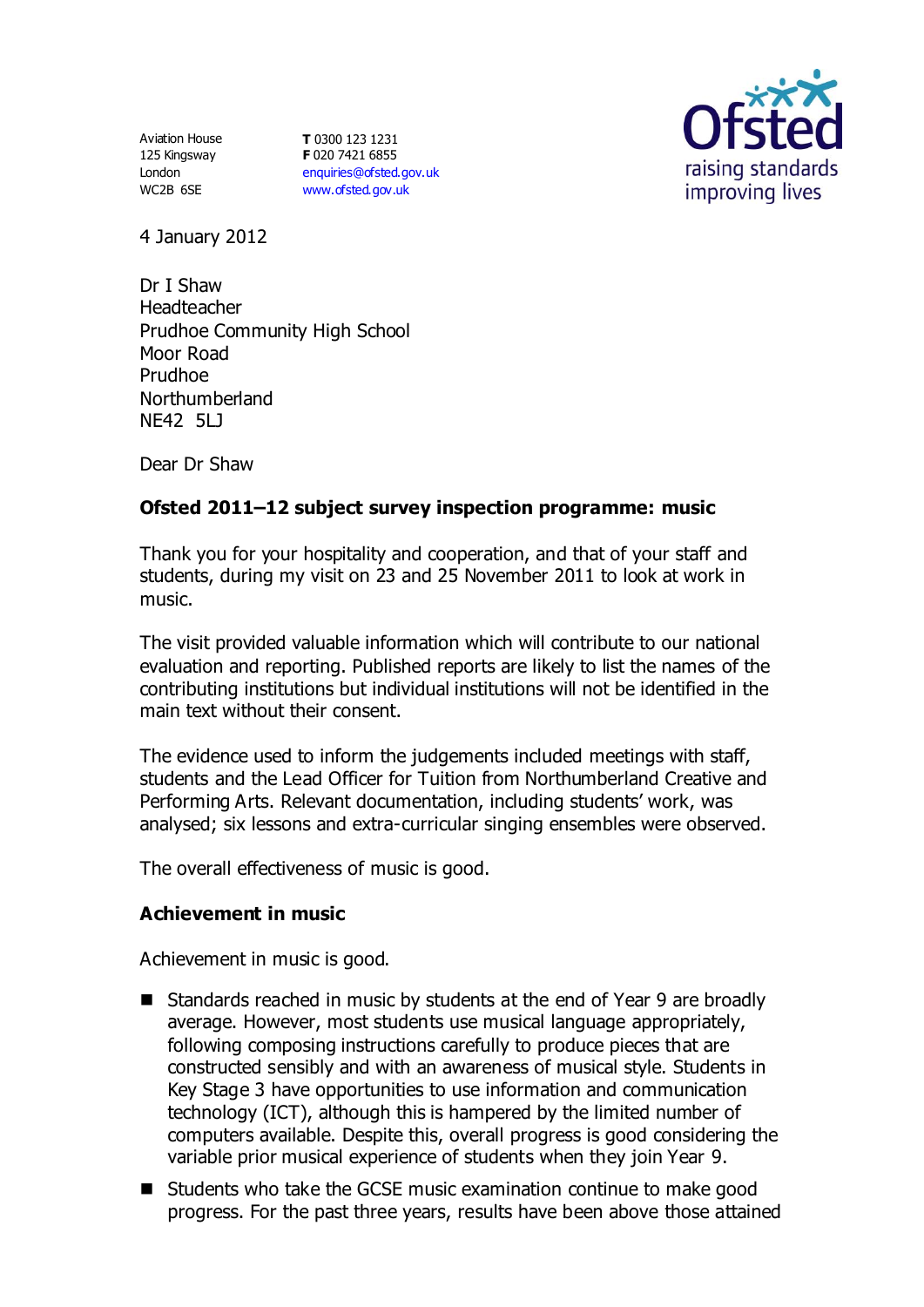nationally. Observation of the work done by the current students indicates that these standards are likely to be maintained. Students' compositions adhere closely to examination requirements and show a good awareness of their understanding of the different musical influences from different well-known composers.

- Advanced level music and music technology are both taught in the sixth form. Many more boys than girls take these courses, as they do at GCSE. Students make better progress and attain higher results in music technology where, together with being technically proficient, they are able to add and improve pieces of music using their good knowledge of musical conventions and styles.
- More boys than girls benefit from instrumental lessons in school; however, similar proportions take part in extra-curricular activities. Some students organise their own ensembles, or lead groups. These musical activities, together with participating in concerts and overseas tours, make a good contribution to students' personal and social development.

### **Quality of teaching in music**

The quality of teaching in music is good.

- Students are engaged well because teachers provide tasks that are, in the main, challenging for all ability groups. Students are able to use their own instruments in lessons and they engage in productive musical discussion when working in pairs or small groups. Sixth form students, especially, are expected to evaluate others' work critically so that musical decisions can be made.
- Lessons, particularly for students in Key Stages 4 and 5, are carefully structured. Different strands of music learning are linked together. Helpful information worksheets and regular opportunities in lessons for students to make their own notes support students' good progress.
- Teachers are knowledgeable and capable musicians. Using instrumental or vocal demonstrations, they model musical characteristics in lessons. Helpful feedback is provided regularly. However, a lack of audio or video recordings during lessons for Year 9 students means that they are unable to hear their work and thus make informed musical decisions so that improvements can be made.
- In ensembles, attention is paid to improving the balance between parts; in choral work, developing students' diction and vocal quality are key features in the teachers' quest to ensure the highest possible musical performance.

### **Quality of the curriculum in music**

The quality of the curriculum in music is good.

 $\blacksquare$  The initial music test, which is given to all students when they arrive in Year 9, gives staff an indication of students' previous music understanding and involvement in instrumental and enrichment activities. As a result,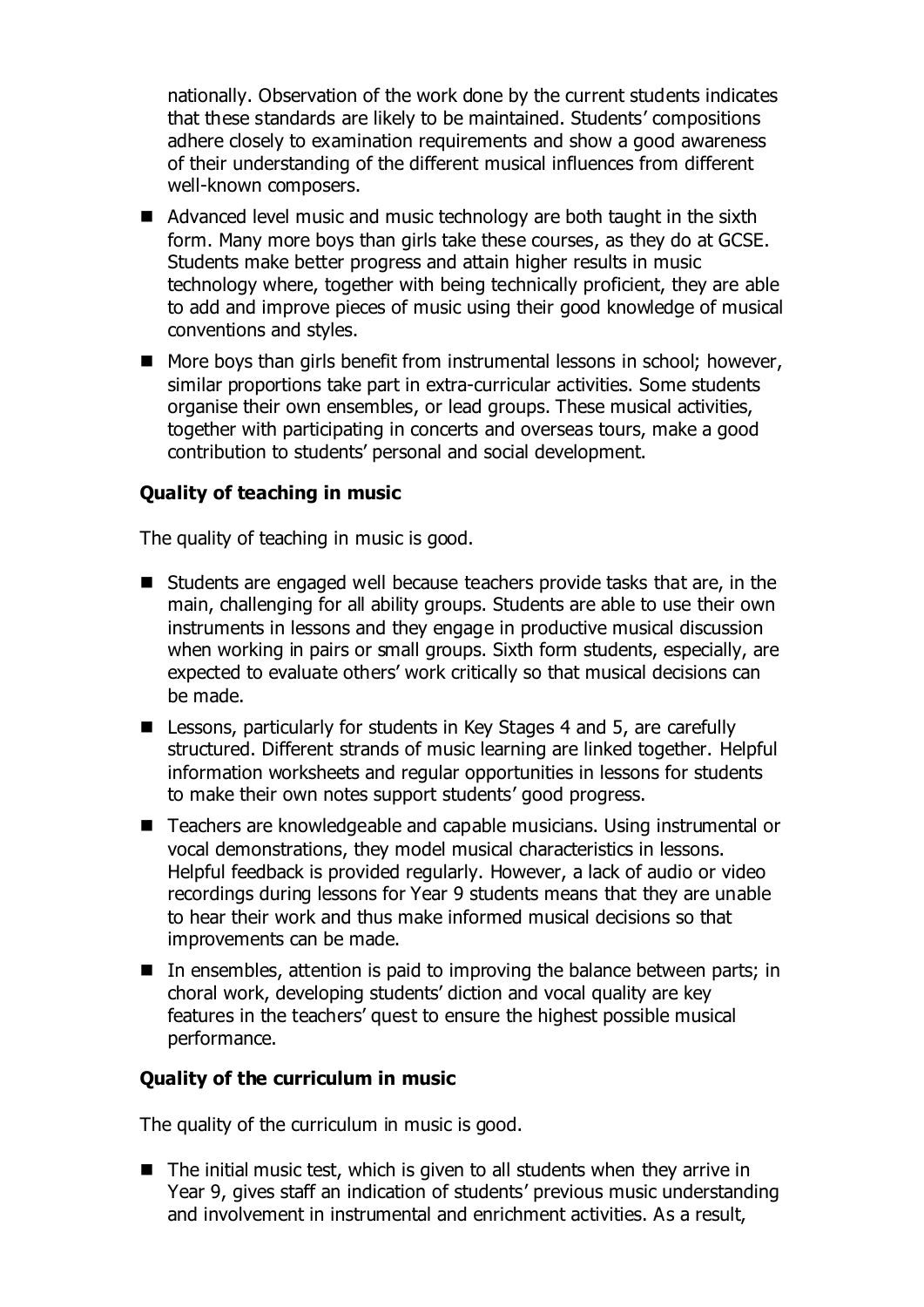teachers plan carefully to ensure that all National Curriculum requirements are covered. However, because ICT equipment is sparse, teachers are beginning to use, or plan to use, the nearby media centre, which is well resourced with appropriate computer programmes.

- Lessons are planned systematically for examination classes, with the different aspects of performing, composing and listening linked together. This, together with paying appropriate regard to the comments about students' work made by external markers, means that additional learning, beyond the basic examination syllabus, takes place. This curriculum organisation contributes well to students' good progress.
- $\blacksquare$  The popular 'man choir' is helping to raise the profile of boys' singing. Other ensembles meet, despite rehearsal space being limited, and perform within school and to a wider audience where they have been successful in a number of national music events.

## **Effectiveness of leadership and management in music**

The effectiveness of leadership and management in music is good.

- The music staff work hard for their students and strive to provide the best possible musical experiences for them, especially for those who play instruments or take part in ensembles and other music activities. Regular departmental meetings are held to check students' progress in particular; however, there are less frequent discussions with staff from feeder schools. Leaders recognise that more formal information regarding students' music learning is needed. Consequently, developing an informative music bridging unit between schools is under consideration.
- Management of the department is good and visiting staff are well included and play an important role in helping examination students to prepare their individual vocal and instrumental pieces. Senior leaders recognise that the departmental development plan gives limited regard as to how the actions and activities proposed will impact on students' progress and their involvement in music activities.

### **Areas for improvement, which we discussed, include:**

- $\blacksquare$  ensuring that the good practice evident in lessons is present consistently by:
	- $-$  enabling all students to take responsibility for their own learning
	- making use of video and audio recordings, especially in lessons for Year 9 students, so that they can make informed musical decisions and know how to improve their work
- $\blacksquare$  improving the quality of curriculum planning in Year 9 by:
	- making sure that students' previous music learning is known thoroughly so that all can fulfil their musical capabilities